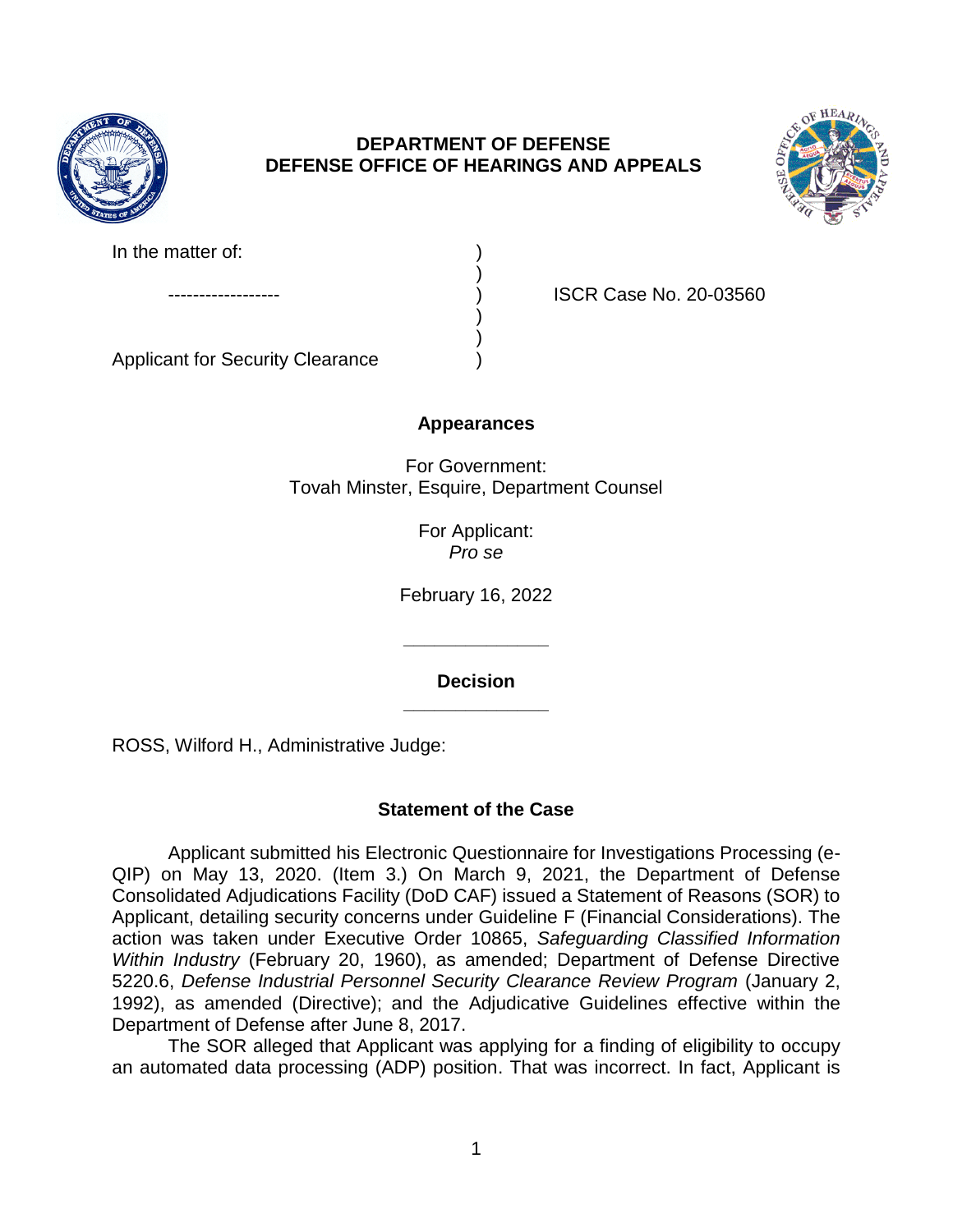applying for a finding of national security eligibility for access to classified information. This necessitates a change in the case number from "ADP" to "ISCR." In all other respects there is no substantive change in the processing of this case.

 Applicant answered the SOR in writing (Answer) on May 8, 2021, with explanations and allied documents, and requested his case be decided on the written record in lieu of 2021, Department Counsel submitted the Department's written case. A complete copy of the file of relevant material (FORM), consisting of Items 1 to 7, was provided to Applicant, who received the file on July 29, 2021. a hearing. (Item 2.) In his Answer he admitted all the allegations in the SOR. On July 14,

 Applicant was given 30 days from receipt of the FORM to file objections and submit information on August 16, 2021, consisting of a cover letter and allied documents. Department Counsel stated she had no objection and the additional information is marked and admitted into evidence as Applicant Exhibit A. The case was assigned to me on September 30, 2021. Based upon a review of the pleadings and exhibits, national security material in refutation, extenuation, or mitigation. Applicant submitted additional eligibility for access to classified information is granted.

### **Findings of Fact**

 Applicant is 34 years old and unmarried with one child. He currently lives with his girlfriend and her three children. He stated that he is their sole support. Applicant has been employed by a defense contractor since 2020 and seeks to obtain national security eligibility and a security clearance in connection with his employment. (Item 3 at Sections 13A, and 17; Item 2 at 4.)

#### **Paragraph 1 (Guideline F, Financial Considerations)**

 The Government alleges in this paragraph that Applicant is ineligible for clearance because he is financially overextended and therefore potentially unreliable, untrustworthy, or at risk of having to engage in illegal acts to generate funds.

 \$41,000. The existence and amounts of these debts is supported by credit reports dated May 19, 2020; November 24, 2020; and June 1, 2021. (Items 5, 6, and 7.) Applicant stated that most of his financial problems were connected to his immaturity and "not being responsible with his financial situation." The money he makes in his current job has allowed him to change his financial circumstances for the better and get a handle on his finances. One way he did this was paying off the note on his car, which freed up money for other debts. Applicant also stated his credit score has been improving as he has been paying his debts off. Finally, Applicant is current on his child support obligations. (Item 2 The SOR alleged that Applicant had 12 past-due debts totaling approximately at 4-5, 7-8, 10; Item 4 at 8; Applicant Exhibit A.)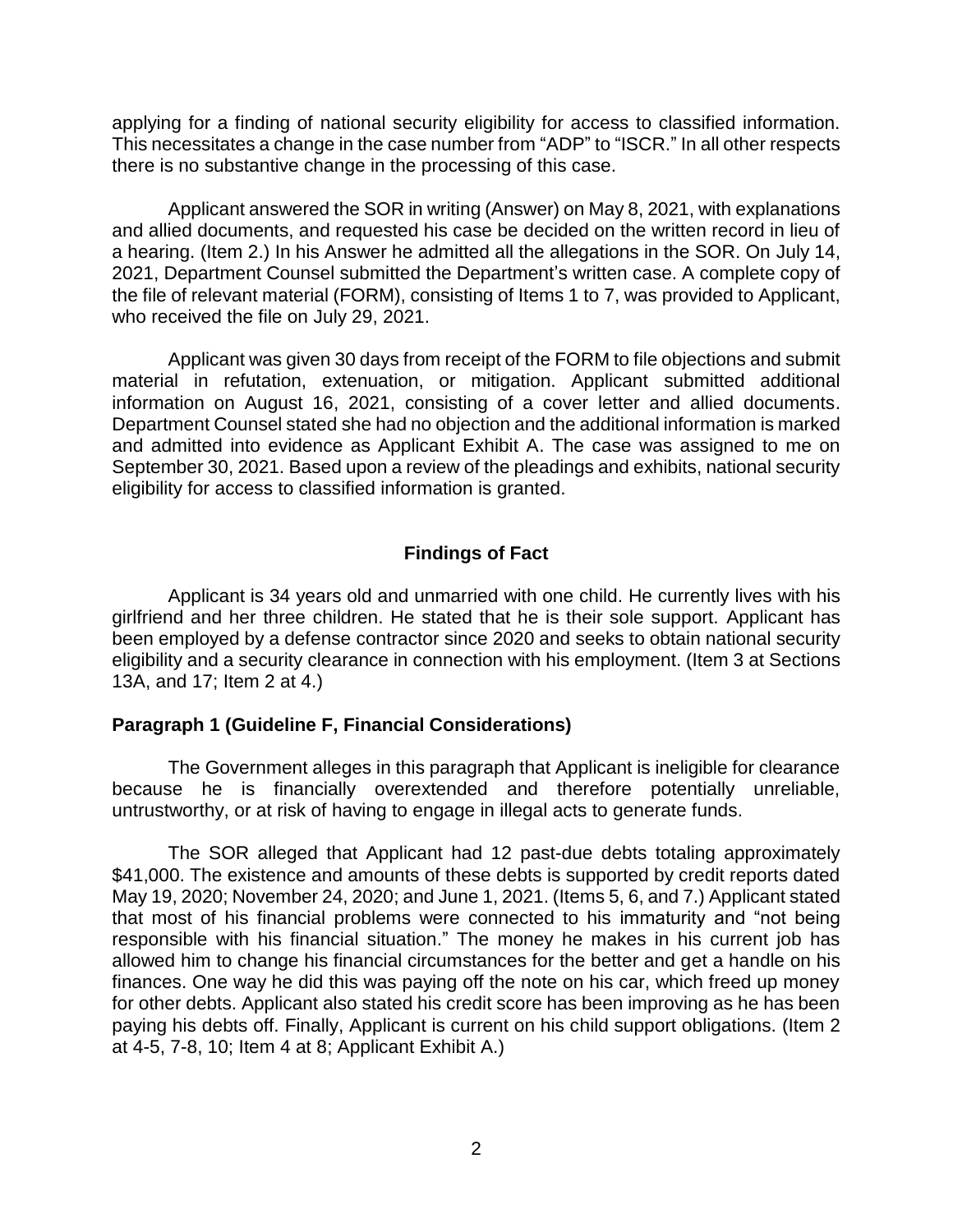The current status of the allegations in the SOR is as follows:

1.a, 1.b, 1.c, and 1.d. Applicant admitted that he owed a credit union \$28,048 for four different accounts in collection. The credit union informed Applicant that he only had one charged-off account with them in the amount of \$13,219. Applicant made a payment arrangement with the credit union's 3<sup>rd</sup> party collection agency to make monthly payments of \$200 to pay off the debt. He submitted documentary evidence from the collection agency that he has been making consistent monthly payments for over a year starting in June 2020, before issuance of the SOR. These debts are being resolved. (Item 2 at 4, 6, 9; Applicant Exhibit A at 1, 3-6.)

 1.e. Applicant admitted owing \$9,312 for a charged-off credit card account. Applicant attempted to resolve the debt, but has been unable to do so. He intends to pay this debt as he has the funds available. This debt is not resolved. (Applicant Exhibit A at 1.)

1.f. Applicant admitted owing \$1,724 for an account placed in collection by a telephone company. Applicant reached an agreement with the  $3<sup>rd</sup>$  party collection agency for a reduced amount of \$1,044. He paid this amount in full on July 8, 2021, as shown by documents from the collection agency. This debt is resolved. (Applicant Exhibit A at 1, 7- 8.)

1.g and 1.h. Applicant admitted that he owed two debts to this  $3<sup>rd</sup>$  party collection agency in the amount of \$1,396. Applicant paid both of these debts in full, along with an additional debt not alleged in the SOR, in the total amount of \$1,851 on July 9, 2021. These debts have been resolved. (Applicant Exhibit A at 1, 9-10.)

1.i. Applicant admitted owing \$949 for a past-due telephone bill. Applicant reached an agreement with the  $3<sup>rd</sup>$  party collection agency for a reduced amount of \$574. He paid this amount in full on July 14, 2021, as shown by documents from the collection agency. This debt is resolved. (Applicant Exhibit A at 1, 11-12.)

1.j. Applicant admitted owing \$530 for an account placed in collection by an apartment complex. Applicant paid the full balance plus fees and interest in the amount of \$574 on July 11, 2021, as shown by documents from the 3<sup>rd</sup> party collection agency. This debt is resolved. (Applicant Exhibit A at 1, 13-14.)

1.k. Applicant admitted owing \$400 for an account placed in collection by an apartment complex. Applicant paid the full balance on July 9, 2021, as shown by documents from the 3rd party collection agency. This debt is resolved. (Applicant Exhibit A at 1, 15-16.)

1.l. Applicant admitted owing \$254 for a past-due cable bill. He paid the full balance on July 9, 2021, as shown by documents from the collection agency. This debt is resolved. (Applicant Exhibit A at 1, 17-18.)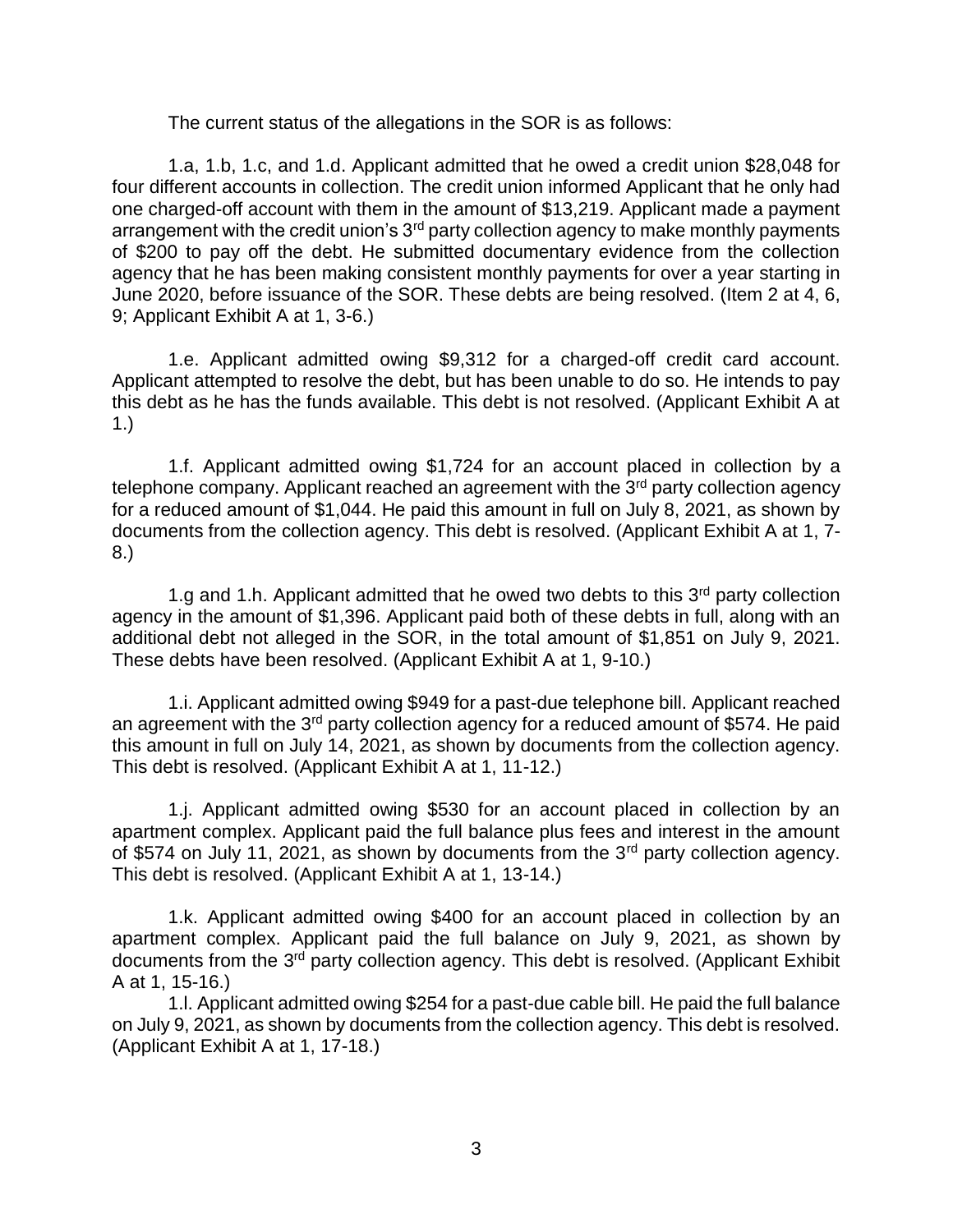Regarding his debts Applicant stated, "I have lowered the amount owed from \$41,000.00 to \$22,531.00. I will continue to pay on my accounts until they have been paid in full." (Applicant Exhibit A at 1-2.)

#### **Policies**

 When evaluating an applicant's suitability for national security eligibility, the administrative judge must consider the adjudicative guidelines. In addition to brief potentially disqualifying conditions and mitigating conditions, which are to be used in introductory explanations for each guideline, the adjudicative guidelines (AG) list evaluating an applicant's national security eligibility.

 These guidelines are not inflexible rules of law. Instead, recognizing the complexities of human behavior, these guidelines are applied in conjunction with the factors listed in AG ¶ 2 describing the adjudicative process. The administrative judge's overarching adjudicative goal is a fair, impartial, and commonsense decision. The entire variables known as the whole-person concept. The administrative judge must consider all available, reliable information about the person, past and present, favorable and process is a conscientious scrutiny of applicable guidelines in the context of a number of unfavorable, in making a decision.

The protection of the national security is the paramount consideration. AG  $\P$  2(b) requires, "Any doubt concerning personnel being considered for national security eligibility will be resolved in favor of the national security." In reaching this decision, I have drawn only those conclusions that are reasonable, logical, and based on the evidence contained in the record. I have not drawn inferences based on mere speculation or conjecture.

Directive ¶ E3.1.14, requires the Government to present evidence to establish controverted facts alleged in the SOR. Under Directive ¶ E3.1.15, "The applicant is responsible for presenting witnesses and other evidence to rebut, explain, extenuate, or mitigate facts admitted by the applicant or proven by Department Counsel, and has the ultimate burden of persuasion as to obtaining a favorable clearance decision."

 A person who seeks access to classified information enters into a fiduciary relationship with the Government predicated upon trust and confidence. This relationship transcends normal duty hours and endures throughout off-duty hours. The Government reposes a high degree of trust and confidence in individuals to whom it grants national security eligibility. Decisions include, by necessity, consideration of the possible risk the applicant may deliberately or inadvertently fail to protect or safeguard classified information. Such decisions entail a certain degree of legally permissible extrapolation as to potential, rather than actual, risk of compromise of classified or sensitive information. Finally, as emphasized in Section 7 of Executive Order 10865, "Any determination under this order adverse to an applicant shall be a determination in terms of the national interest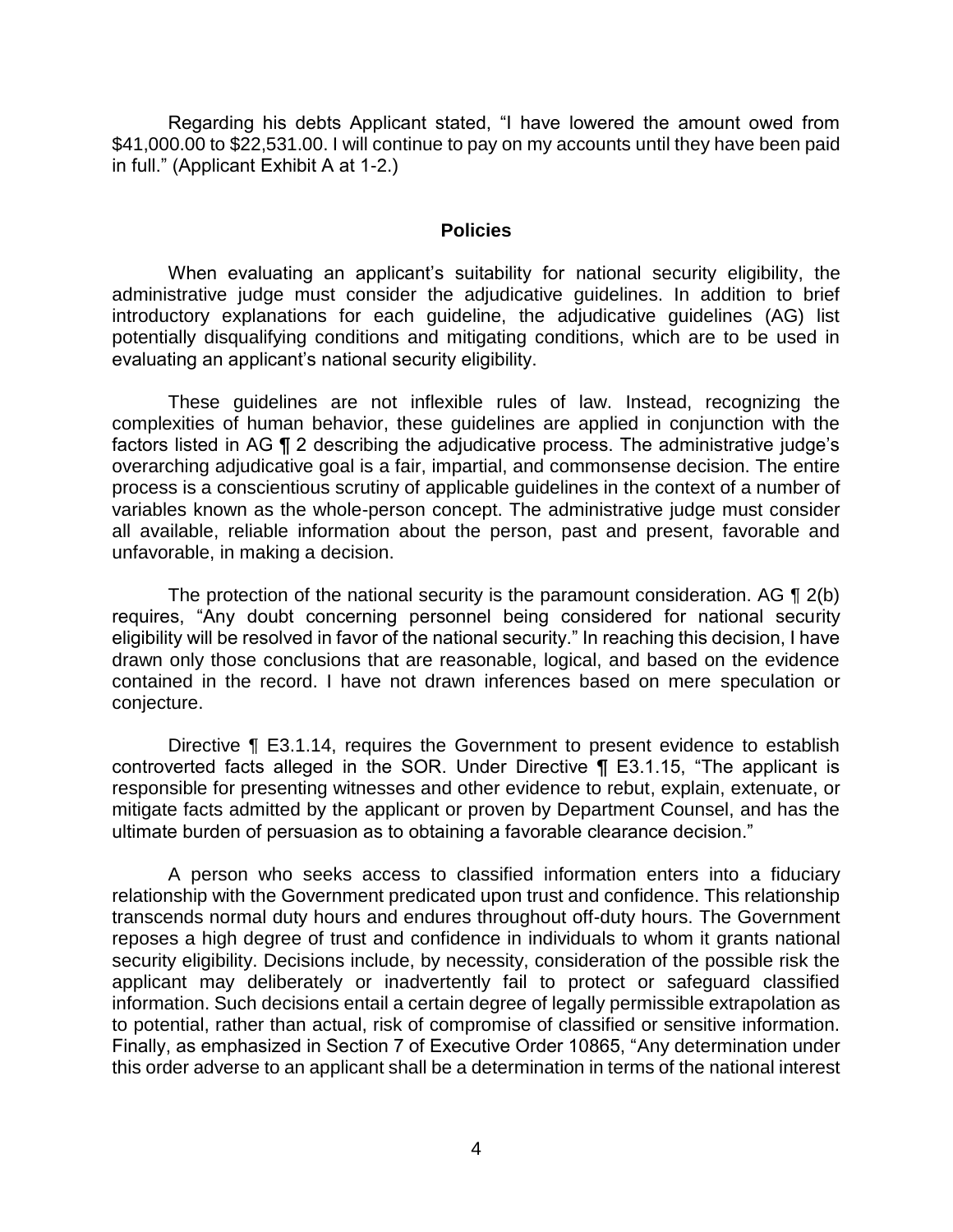and shall in no sense be a determination as to the loyalty of the applicant concerned." *See also* Executive Order 12968, Section 3.1(b) (listing multiple prerequisites for access to classified or sensitive information.)

## **Analysis**

#### **Paragraph 1 (Guideline F, Financial Considerations)**

 The security concerns relating to the guideline for financial considerations are set out in AG ¶ 18, which reads in pertinent part:

Failure to live within one's means, satisfy debts, and meet financial obligations may indicate poor self-control, lack of judgment, or unwillingness to abide by rules and regulations, all of which can raise questions about an individual's reliability, trustworthiness, and ability to protect classified or sensitive information. Financial distress can also be caused or exacerbated by, and thus can be a possible indicator of, other issues of personal security concern such as excessive gambling, mental health conditions, substance misuse, or alcohol abuse or dependence. An individual who is financially overextended is at greater risk of having to engage in illegal or otherwise questionable acts to generate funds.

AG  $\P$  19 describes two conditions that could raise security concerns and may be disqualifying in this case:

- (a) inability to satisfy debts; and
- (c) a history of not meeting financial obligations.

 Applicant owed 12 past-due debts in the amount of approximately \$41,000 as of the date of the SOR. These facts establish prima facie support for the foregoing disqualifying conditions, and shift the burden to Applicant to mitigate those concerns.

The guideline includes two conditions in AG ¶ 20 that could mitigate the security concerns arising from Applicant's alleged financial difficulties:

 (a) the behavior happened so long ago, was so infrequent, or occurred under such circumstances that it is unlikely to recur and does not cast doubt on the individual's current reliability, trustworthiness, or good judgment; and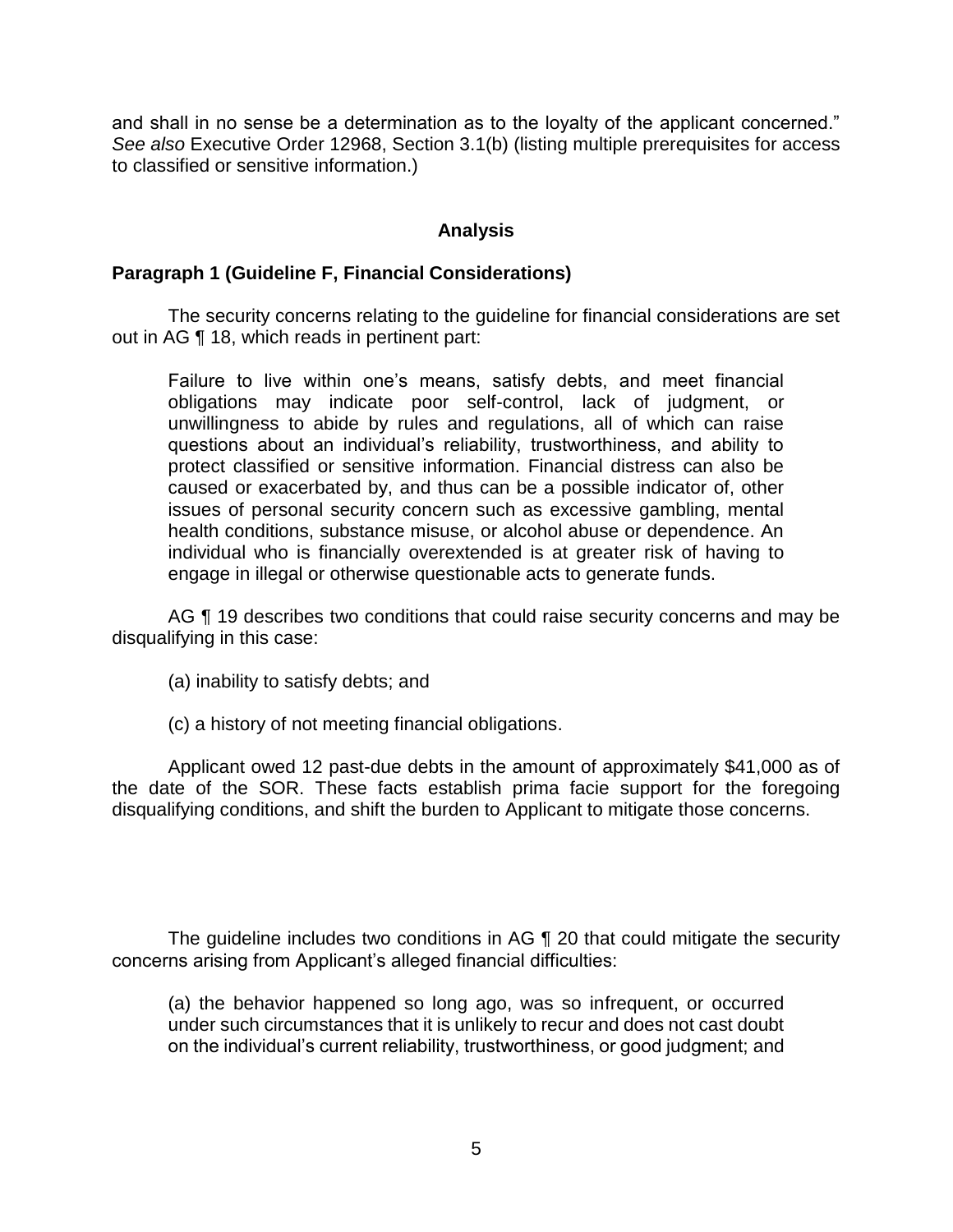(d) the individual initiated and is adhering to a good-faith effort to repay overdue creditors or otherwise resolve debts.

 In the summer of 2020 Applicant began his new job. The record shows that he reached out to his largest creditor (SOR 1.a through 1.d) and began making consistent monthly payments of \$200 starting in June 2020, soon after starting his current employment. As of July 2022 he had paid over \$4,000 on that debt. With the exception of the debt set forth in 1.e, Applicant has resolved all the other debts alleged in the SOR. evinces a credible intent to resolve the remaining half. I find that his conduct amounts to a good-faith effort to resolve these debts in a responsible manner consistent with Applicant stated, he has resolved approximately half of his past-due indebtedness and someone who wants to receive and deserves national security eligibility.

In support of these findings, I cite the Appeal Board's decision in ISCR Case No. 07-06482 at 3 (App. Bd. May 21, 2008) for the proposition that the adjudicative guidelines do not require that an applicant be debt-free. The Board's guidance for adjudications in cases such as this is the following:

. . . an applicant is not required, as a matter of law, to establish that he has paid off each and every debt listed in the SOR. All that is required is that an applicant demonstrate that he has established a plan to resolve his financial problems and taken significant actions to implement that plan. The Judge can reasonably consider the entirety of an applicant's financial situation and his actions in evaluating the extent to which that applicant's plan for the reduction of his outstanding indebtedness is credible and realistic. There is no requirement that a plan provide for payments on all outstanding debts simultaneously. Rather, a reasonable plan (and concomitant conduct) may provide for the payments of such debts one at a time. (Internal citations and quotation marks omitted.)

 Given his resources, Applicant has initiated a pragmatic approach to the repayment of his debts and has taken significant steps to resolve all of his indebtedness. stay on a proper financial footing. He has fully mitigated all the allegations in the SOR. Paragraph 1 is found for Applicant. Applicant has the knowledge and ability that will allow him to resolve his other debts and

#### **Whole-Person Concept**

 Under the whole-person concept, the administrative judge must evaluate an applicant's eligibility for national security eligibility by considering the totality of the applicant's conduct and all relevant circumstances. The administrative judge should consider the nine adjudicative process factors listed at AG ¶ 2(d):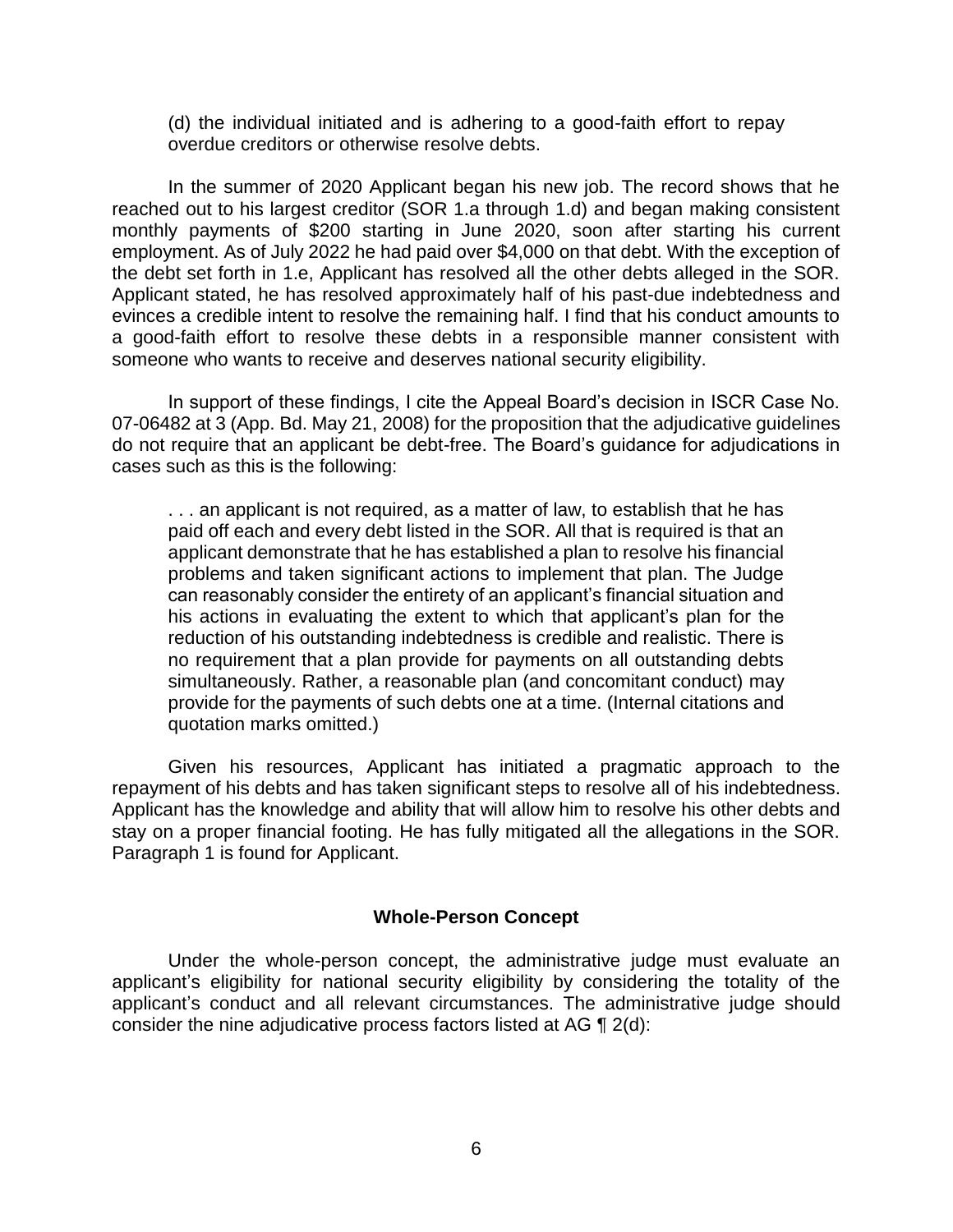(1) the nature, extent, and seriousness of the conduct; (2) the circumstances surrounding the conduct, to include knowledgeable participation; (3) the frequency and recency of the conduct; (4) the individual's age and maturity at the time of the conduct; (5) the extent to which participation is voluntary; (6) the presence or absence of rehabilitation and other permanent behavioral changes; (7) the motivation for the conduct; (8) the potential for pressure, coercion, exploitation, or duress; and (9) the likelihood of continuation or recurrence.

Under AG ¶ 2(c), the ultimate determination of whether to grant national security eligibility for a security clearance must be an overall commonsense judgment based upon careful consideration of the guidelines and the whole-person concept.

 I considered the potentially disqualifying and mitigating conditions in light of all pertinent facts and circumstances surrounding this case. Applicant has mitigated the concerns regarding his financial situation. He has minimized the potential for pressure, coercion, or duress, as well as the likelihood of recurrence. Overall, the record evidence does not create substantial doubt as to Applicant's present suitability for national security eligibility and a security clearance.

# **Formal Findings**

 Formal findings for or against Applicant on the allegations set forth in the SOR, as required by ¶ E3.1.25 of Enclosure 3 of the Directive, are:

Paragraph 1, Guideline F: FOR APPLICANT

Subparagraphs 1.a through 1.l: For Applicant

### **Conclusion**

 In light of all of the circumstances presented by the record in this case, it is clearly consistent with the national interest to grant or continue Applicant's national security eligibility for a security clearance. Eligibility for access to classified information is granted.